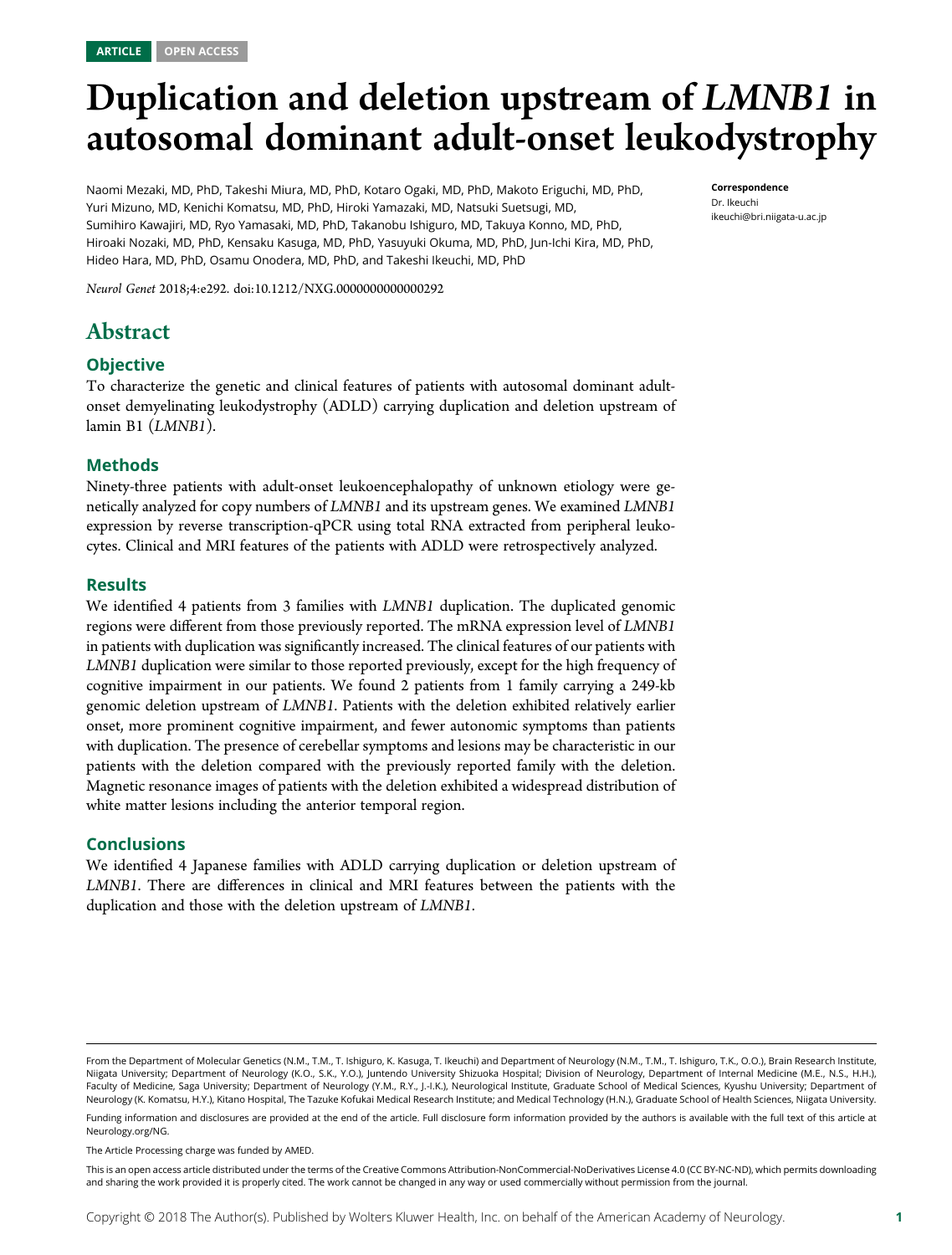# **Glossary**

ADC = apparent diffusion coefficient; ADLD = adult-onset demyelinating leukodystrophy; ALDH7A1 = aldehyde dehydrogenase 7 family member A1; CSF1R = colony-stimulating factor 1 receptor; CNV = copy number variation; DWI = diffusion-weighted imaging; FLAIR = fluid-attenuated inversion recovery; GRAMD3 = GRAM domain containing 3; LMNB1 = lamin B1; MCP = middle cerebellar peduncle;  $PHAX$  = phosphorylated adaptor for RNA export;  $RIN$  = RNA integrity number;  $T1WI = T1$ -weighted imaging;  $VWMD =$  vanishing white matter disease.

Autosomal dominant adult-onset demyelinating leukodystrophy (ADLD; OMIM #169500) is a slowly progressive adult-onset leukoencephalopathy that predominantly affects the cerebral white matter. The onset of ADLD is typically in the fourth and fifth decade of life.<sup>1</sup> Patients with ADLD are clinically characterized by early development of autonomic symptoms such as bladder and/or bowel impairment and orthostatic hypotension. Autonomic symptoms usually precede or occur together with other accompanying clinical features such as pyramidal signs and cerebellar ataxia. Cognitive impairment is observed in some patients.<sup>2,3</sup> Characteristic MR images include diffuse and symmetrical lesions in the cerebral white matter and cerebellar peduncles. The periventricular rim adjacent to the lateral ventricle in the cerebral white matter is spared or less affected.<sup>1</sup>

Duplication of lamin B1 (LMNB1) encoding lamin B1 has been identified as a cause of  $ADLD<sup>4</sup>$  To date, 26 pedigrees with ADLD carrying LMNB1 duplication have been reported from different ethnic backgrounds.<sup>3,5,6</sup> The regions of duplication commonly include the entire LMNB1, but differed in size among the pedigrees, ranging from  $128$  to  $475$  kb.<sup>7</sup> In 2015, it was reported that a deletion of 660 kb in the region upstream of LMNB1 was identified as the cause of ADLD in an Italian pedigree.<sup>8</sup> In both mutations, i.e., duplication and deletion upstream of LMNB1, the expression mRNA level of LMNB1 was elevated.<sup>4,7,8</sup> The key mechanism involved in the ADLD pathogenesis seems to be lamin B1 overproduction; however, it has not been fully understood how lamin B1 overproduction causes demyelination, leading to ADLD.

In this study, we analyzed the copy number variation (CNV) of LMNB1 and the upstream genes to identify LMNB1 related ADLD in families with adult-onset leukoencephalopathies of unknown etiology. By this analysis, we identified 4 ADLD pedigrees including 3 families with LMNB1 duplication and 1 family with the upstream deletion of LMNB1. We here report the genetic and clinical characteristics of Japanese families with LMNB1-related ADLD.

# **Methods**

# Standard protocol approvals, registrations, and patient consents

This study was conducted in accordance with the Helsinki declaration and approved by the Institutional Review Board of Niigata University. Written informed consent was obtained from the patients or their caregivers.

## **Patients**

One-hundred ten patients clinically suspected of having an adult-onset leukoencephalopathy, whose etiologies have not been determined, were referred to our institute for genetic analysis between September 2015 and April 2017. Genetic analysis was performed by PCR-based Sanger sequencing analysis of genes including colony-stimulating factor 1 receptor (CSF1R), AARS2, NOTCH3, and SNORD118. By this analysis, 11 patients who were found to harbor CSF1R mutations, 2 patients with AARS2 mutations, 2 patients with NOTCH3 mutations, 1 patient with SNORD118 mutations, and 1 patient with neuronal intranuclear inclusion disease were excluded. The remaining 93 patients were included in this study.

## Genetic analysis

Genomic DNA was extracted from peripheral leukocytes using a QIAamp DNA Blood Maxi kit (QIAGEN, Hilden, Germany). CNV was analyzed by real-time PCR assay using TaqMan probes (Thermo Fischer Scientific, Waltham, MA) designed for exons 3 (Hs02537023\_cn), 6 (Hs00696436\_ cn), and 10 (Hs00579415\_cn) of LMNB1. TaqMan probes were also designed for exon 5 of phosphorylated adaptor for RNA export (PHAX) (Hs0092512\_cn), exon 8 of aldehyde dehydrogenase 7 family member A1 (ALDH7A1) (Hs00222439\_cn), and exon 2 of GRAM domain containing 3 (GRAMD3) (Hs01106540\_cn) to examine the CNV of the upstream genomic region of LMNB1. The amount of a PCR product was calculated on the basis of the threshold cycle  $(C<sub>t</sub>)$ , namely, the cycle in which fluorescence was detected above the baseline on an ABI PRISM 7900HT instrument (Applied Biosystems, Waltham, MA). We analyzed the results using CopyCaller Software v2.0 (Applied Biosystems). The control DNA CEPH 1347-02 was used as a reference genomic DNA sample, and the endogenous control was calculated by TaqMan copy number reference assay. The range of genomic CNVs around LMNB1 was examined by microarray-based copy number profiling using an Affymetrix CytoScan HD array (Thermo Fischer Scientific).

#### LMNB1 expression assay

Total RNA was extracted from patients with LMNB1-related ADLD using a PAXgene blood RNA kit (QIAGEN). RNA integrity number (RIN) was determined using Bioanalyzer 2100. Complementary DNA was synthesized by SuperScript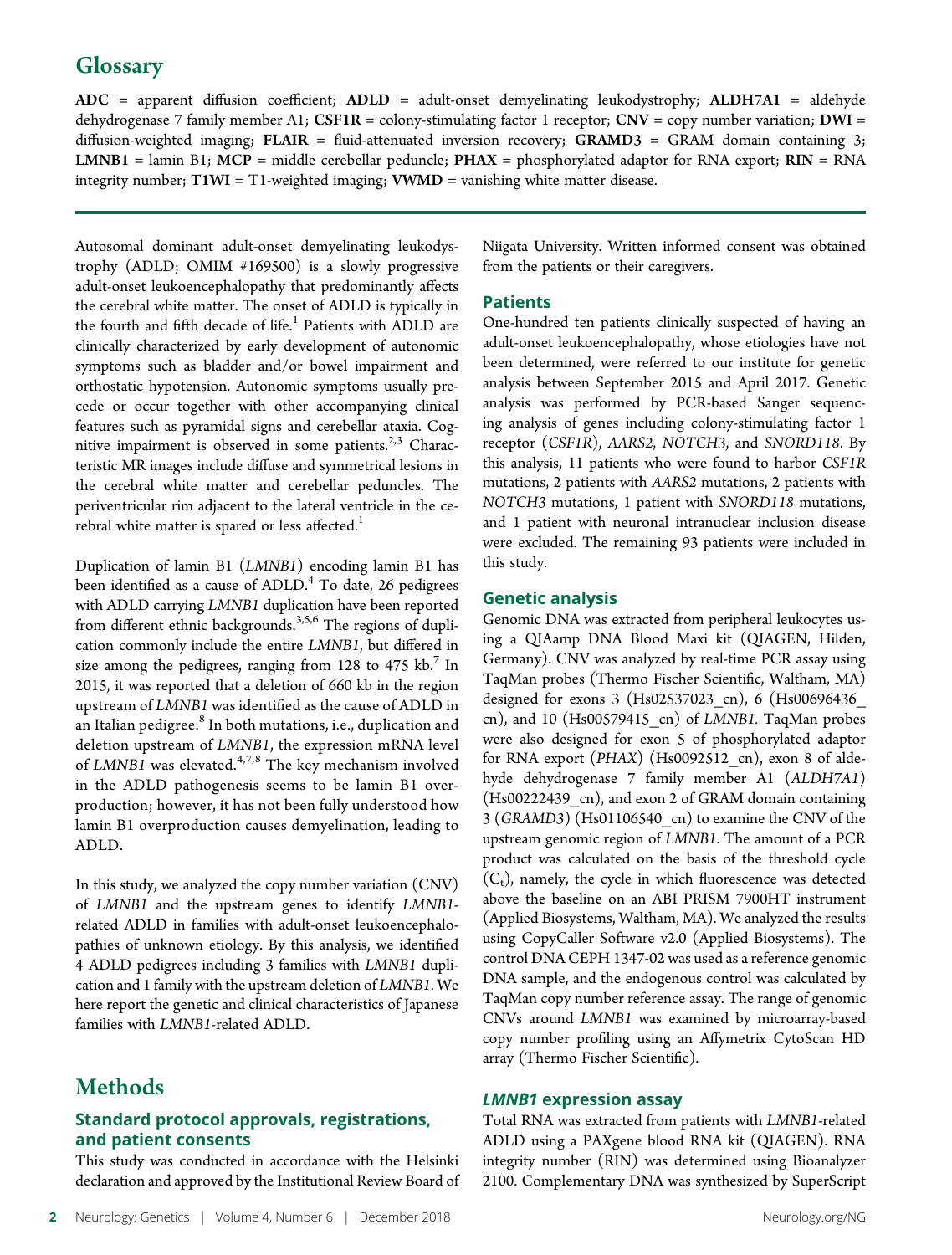IV VILO Master Mix (Thermo Fischer Scientific) using RNA showing a RIN score of 7 or higher. mRNA expression level was analyzed by real-time PCR assay using 2 TaqMan probes (Hs01059207\_m1, Hs01059210\_m1) (Thermo Fischer Scientific) designed for LMNB1. The expression of LMNB1 was normalized to that of ACTB (Hs99999903\_m1) or TBP (Hs99999910 m1). The amount of the PCR product was calculated on the basis of  $C_t$ , the cycle where fluorescence was detected above the baseline on an ABI PRISM 7900HT instrument (Applied Biosystems). We analyzed the result by a comparative  $C_t$  method, in which the average of 7 control subjects (age,  $53.1 \pm 17.8$  years, mean  $\pm$  SD) was set to 1. Data are presented as median  $\pm$  SD. Statistical analysis was performed with the Mann–Whitney U test.

#### Clinical assessment

We retrospectively analyzed the clinical characteristics of 6 patients from 4 families with LMNB1-related ADLD. We examined their sex, ages at onset and examination, initial symptoms, and the presence or absence of clinical symptoms including autonomic nervous dysfunction, pyramidal tract signs, and cerebellar ataxia using medical records. Cognitive functions were evaluated by Mini-Mental State Examination or Montreal Cognitive Assessment. Brain MRI with T1 weighted imaging (T1WI), T2-weighted imaging, fluidattenuated inversion recovery (FLAIR), diffusion-weighted imaging (DWI), and apparent diffusion coefficient (ADC) was performed on the 6 patients with ADLD.

# **Results**

#### LMNB1 duplication

We examined the CNV of LMNB1 in 93 patients with adultonset leukoencephalopathy of unknown etiology by TaqManbased real-time PCR assay. The gene dosage of LMNB1 was increased approximately by 1.5-fold in 4 patients from 3 families (pedigrees I–III, figure 1A). This suggests that these patients were heterozygous for LMNB1 duplication.

Next, we determined the genomic region of the duplication by microarray-based copy number profiling using an Affymetrix CytoScan HD array. Consistent with the results of quantitative real-time PCR assay, the gene dosage of the entire region of LMNB1 was increased (figure 1C). In addition to LMNB1,



(A) Gene dosages for exons 3, 6, and 10 of LMNB1 were determined by TaqMan-based real-time PCR assay. The copy numbers of 3 exons of LMNB1 in patients 1-4 were increased by approximately 1.5-fold compared with control subjects, suggesting the presence of duplication of LMNB1 in these patients. (B) The copy number variations of regions upstream of LMNB1 including GRAMD3, ALDH7A1, and PHAX were determined by TaqMan-based real-time PCR assay. The copy numbers of ALDH7A1 and PHAX were decreased approximately by half in patients 5 and 6, suggesting the presence of the upstream deletion of LMNB1. (C) The genomic regions of duplication (blue) and deletion (red) were analyzed using an Affymetrix CytoScan HD array and are shown on the basis of information obtained from the UCSC genome browser (assembly GRCh37/hg19). The regions of duplication were 153 kb in pedigree l, 220 kb in pedigree ll, and 221 kb in<br>pedigree III. The deletion upstream of *LMNB1* in a previous report i enhancer B (Enh-B) for LMNB1 are indicated by arrowheads. ALDH7A1 = aldehyde dehydrogenase 7 family member A1; CNV = copy number variation; GRAMD3 = GRAM domain containing 3; LMNB1 = lamin B1; PHAX = phosphorylated adaptor for RNA export.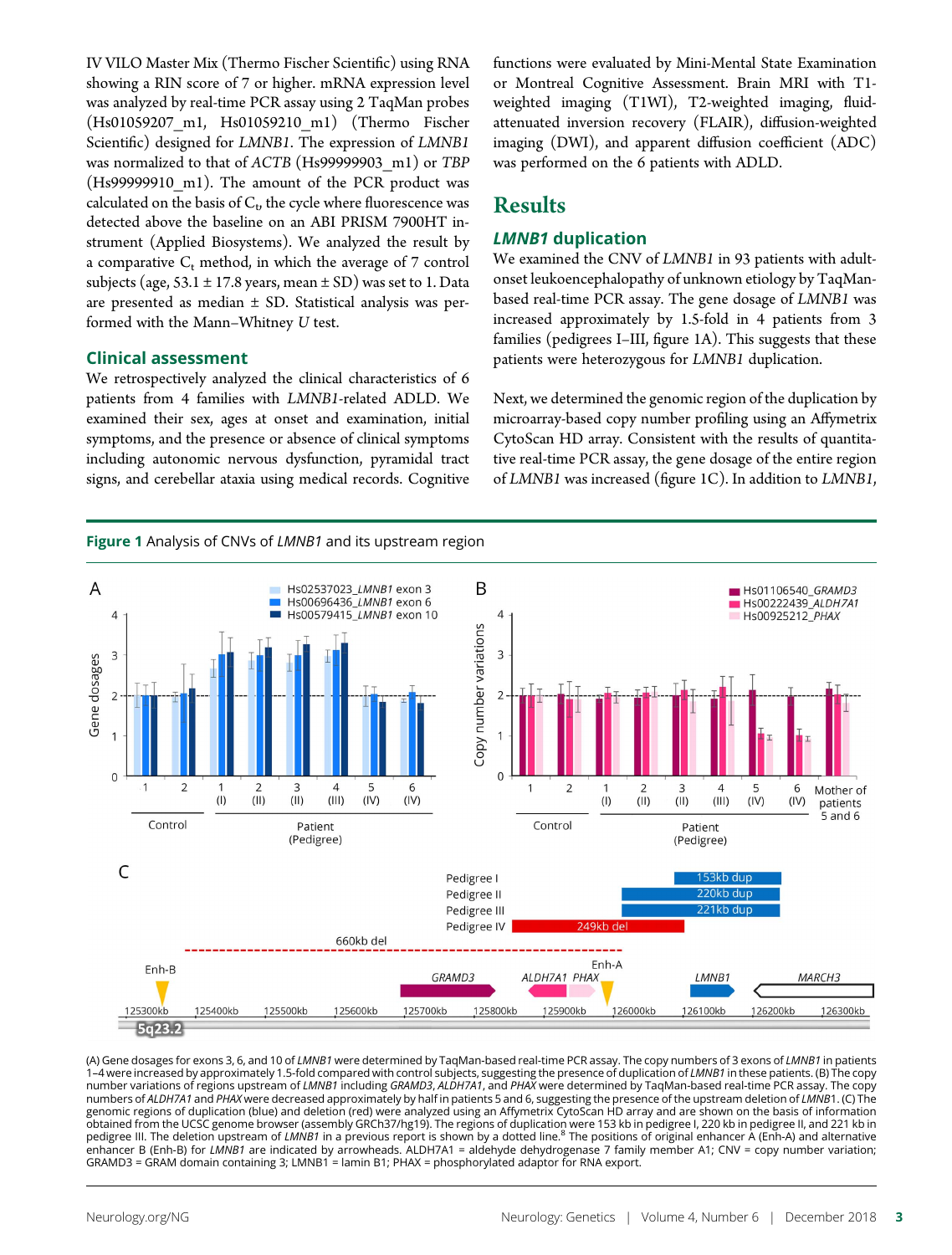the gene dosage of the partial region of MARCH3 was also increased. The regions of duplication were 153 kb (hg19 chr5: 126,086,500–126,239,452) in pedigree I, 220 kb (126,012,578–126,232,143) in pedigree II, and 221 kb (126,012,161–126,233,043) in pedigree III.

#### Deletion upstream of LMNB1

A previous study showed a 660-kb deletion upstream of LMNB1 as a plausible cause of ADLD in an Italian family.<sup>8</sup> Thus, we examined the CNV of GRAMD3, ALDH7A1, and PHAX, which are located upstream of LMNB1 in 93 patients. By this analysis, we identified the deletion upstream of LMNB1 in 2 patients in pedigree IV (figure 1B). The range of deletion was determined to be 249 kb (hg19 chr5: 125,855,011-126,103,996), which includes PHAX and ALDH7A1 (figure 1C).

#### mRNA expression of LMNB1 in blood of patients

To ascertain whether duplication and deletion upstream of LMNB1 found in this study result in alternation of mRNA expression of LMNB1, we performed quantitative real-time reverse transcription-PCR assay using RNA extracted from peripheral leukocytes of the patients. We analyzed 2 amplicons detecting the LMNB1 transcript using 2 control transcripts of ACTB and TBP. The relative expression levels of LMNB1 mRNA in 4 patients with LMNB1 duplication were significantly increased in comparison with those of controls (figure 2). The LMNB1 mRNA expression level in the blood of patient 5 with the deletion was comparable to those of control subjects and his unaffected mother (data not shown).

# Clinical characteristics

Details of clinical presentations of the patients with LMNB1 related ADLD are summarized in table 1. Familial occurrence was observed in 3 pedigrees (figure e-1, [links.lww.com/NXG/](http://links.lww.com/NXG/A126) [A126](http://links.lww.com/NXG/A126)). Patient 1 was apparently sporadic. Her father who died at the age of 71 years and mother at the age of 85 years did not develop ADLD. The mean age at onset of the patients with LMNB1 duplication was 50.3 years, ranging from 44 to 55 years.

The most frequent initial symptom was gait disturbance. Subsequently, pyramidal signs, ataxia, and autonomic symptoms such as orthostatic hypotension, dysuria, and constipation were observed in all the patients with LMNB1 duplication. Notably, cognitive impairment was recognized in all the patients with the duplication. Reversible exacerbation with exposure to hot water bath or high fever was observed in patients 1, 2, 4, and 5.

The ages at onset in patients with the deletion upstream of LMNB1 were 43 and 34 years. These patients showed pyramidal signs, ataxia, and prominent cognitive impairment. In contrast to the patients with duplication, patients with the deletion did not show apparent autonomic symptoms.

## MRI characteristics

MR images of each patient are shown in figure 3 and figure e-2 [\(links.lww.com/NXG/A126](http://links.lww.com/NXG/A126)). All the patients showed bilateral hyperintensities in the cerebral white matter and middle cerebellar peduncles (MCP) visualized by FLAIR (figure 3). As previously described, the periventricular white matter was spared or less affected.<sup>1,9</sup> T1WI and FLAIR showed that the affected cerebral white matter appeared to be replaced by fluid (figure 3, left and middle panels). The lesions of the cerebral and superior cerebellar peduncles were detectable by FLAIR in patient 1. Patients with the deletion showed a more widespread distribution of white matter lesions extending to the anterior temporal region than patients with the duplication (figure 3B). DWI showed hyperintensity signals in the white matter and MCP, particularly in patients with the duplication (figure 3, A and B, right panel). ADC values were increased or normal in affected lesions of the cerebral white matter (figure e-3).

# **Discussion**

We here report Japanese families with LMNB1-related ADLD carrying duplication or deletion upstream of LMNB1. The



#### Figure 2 LMNB1 mRNA expression

The relative mRNA expression level of LMNB1 in patients with LMNB1 duplication (n = 4) and control subjects (n = 7) was determined using RNA extracted from peripheral blood by quantitative RT-PCR assay. qRT-PCR was performed using primer pairs spanning exons 6 and 7 (A and B) or exons 9 and 10 (C and D) of LMNB1. mRNA expression level of LMNB1 was normalized to those of ACTB (A and C) and TBP (B and D). The average value of control subjects was set to 1. Error bars indicate standard deviation. The statistical significance of difference was examined by the Mann–Whitney U test. LMNB1 = lamin B1; RT = reverse transcription.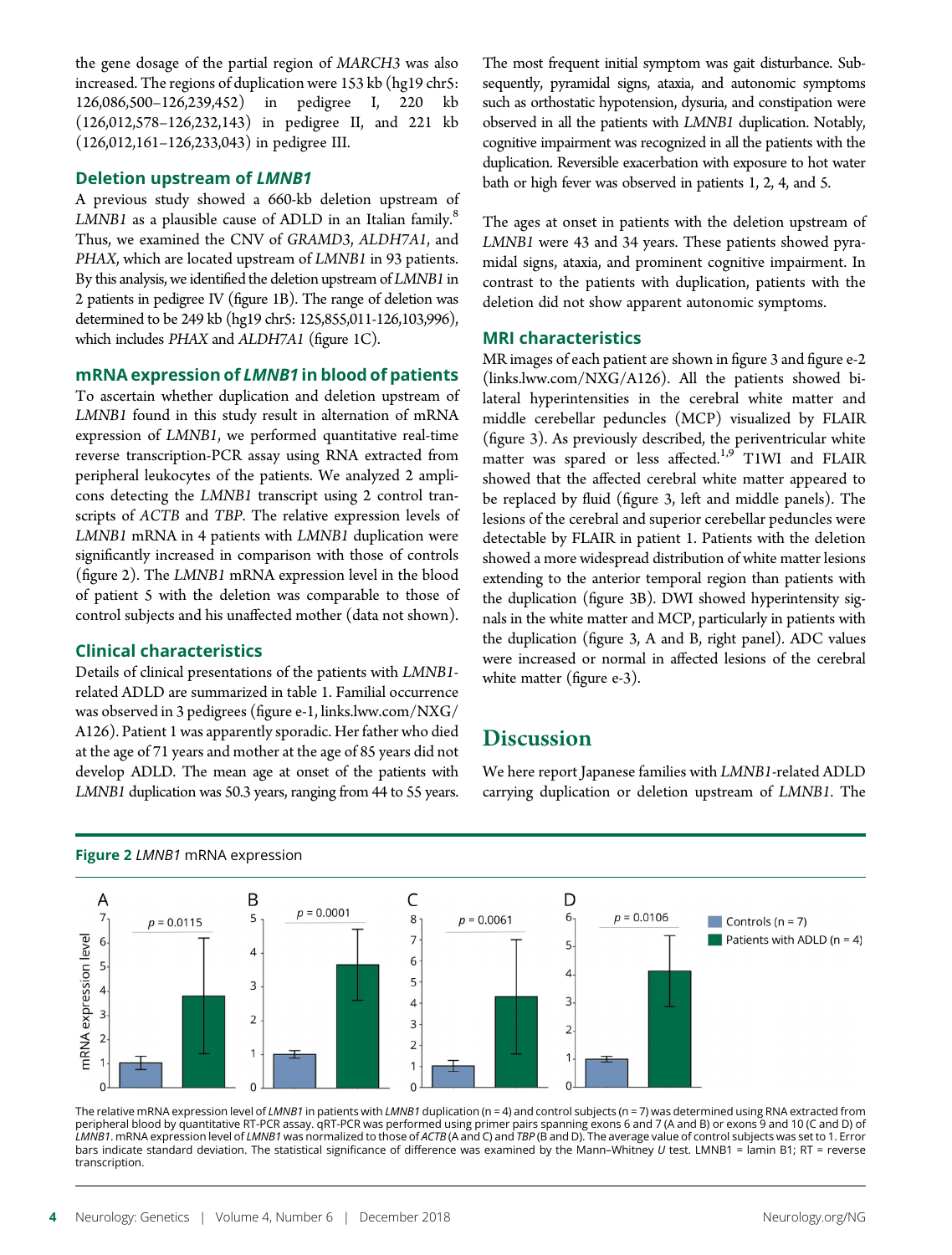|                  | Table 1 Clinical features of patients with LMNB1-related ADLD |     |                   |                    |                          |                                                                                                                                                               |                          |                    |        |                         |
|------------------|---------------------------------------------------------------|-----|-------------------|--------------------|--------------------------|---------------------------------------------------------------------------------------------------------------------------------------------------------------|--------------------------|--------------------|--------|-------------------------|
| Patient Pedigree | mutations<br>LMMB1                                            | Sex | history<br>Family | onset, y<br>Age at | examination, y<br>Age at | Initial symptoms                                                                                                                                              | disturbance<br>Autonomic | Pyramidal<br>signs | Ataxia | impairment<br>Cognitive |
|                  | Duplication                                                   | щ   | I                 | 4                  | 56                       | Dizziness                                                                                                                                                     |                          |                    |        | +MMSE 23                |
|                  | Duplication                                                   |     |                   | 55                 | 57                       | Spastic gait                                                                                                                                                  |                          |                    |        | $+$ MoCA 21             |
|                  | Duplication                                                   | Σ   |                   | 52                 | 67                       | Gait disturbance                                                                                                                                              |                          |                    |        | +MMSE 15                |
|                  | Duplication                                                   |     |                   | SO                 | 70                       | Gait disturbance                                                                                                                                              |                          |                    |        | +MMSE 22                |
| ≥                | Deletion of<br>enhancer                                       |     |                   | 43                 | SO                       | Dysarthria, muscle weakness,<br>cognitive decline                                                                                                             |                          |                    |        | +MMSE 9                 |
|                  | Deletion of<br>enhancer                                       | Σ   |                   | 34                 | 42                       | Gait disturbance                                                                                                                                              |                          |                    |        | $+$ MoCA 10             |
|                  |                                                               |     |                   |                    |                          | Abbreviations: ADLD = adult-onset demyelinating leukodystrophy; MMSE = Mini-Mental State Examination; MoCA = Montreal Cognitive Assessment; LMNB1 = lamin B1. |                          |                    |        |                         |

duplicated genomic regions in these Japanese patients were different from those of the reported families with duplication including the Japanese K4975 family. $4,7,10$  The genomic regions of duplication in pedigrees II and III were similar, suggesting that they may share a common founder of the duplication. We showed that the LMNB1 mRNA expression level was significantly elevated, as determined by the analysis using RNA extracted from peripheral blood leukocytes from the patients with LMNB1 duplication (figure 2). Consistent with our results, previous reports have shown that the levels of lamin B1 protein were increased in leukocytes or brains of patients with LMNB1 duplication.<sup>4,7,9,11,12</sup> Thus, lamin B1 overproduction seems to be a key mechanism underlying the pathogenesis of ADLD. However, the pathomechanism by which LMNB1 mRNA overexpression causes ADLD has not been fully elucidated.

Lamin B1 is a component of nuclear lamina and ubiquitously expressed in all cells with nuclei. Lamin B1 plays a role in regulating gene expression during DNA replication.<sup>13</sup> It has been demonstrated that transgenic mice overexpressing LMNB1 showed age-dependent demyelination similar to ADLD.<sup>14,15</sup> Comprehensive mRNA expression analysis in these mice revealed decreased mRNA expression levels of genes involved in the synthesis of lipid and cholesterol, which are the major components of myelin. $14$  This suggests that maintenance and repair of myelin may be impaired by lamin B1 overproduction, leading to the development of ADLD.

Previous studies have shown that autonomic symptoms precede or occur together with gait disturbance and motor symptoms in patients with LMNB1 duplication.<sup>1,16-19</sup> The most frequent initial symptom was gait disturbance in our patients with duplication. Thus, it should be noted that patients with ADLD may initially show motor symptoms. Cognitive impairment was observed in all the patients with the duplication in this study, although the frequency of cognitive impairment was reported to be 63% in patients with the duplication. $2,3$ 

The characteristics of MR images in previous reports showed changes in the cerebral white matter and middle cerebellar peduncles, which were similarly observed in our patients with the duplication.<sup>1,9</sup> T1WI and FLAIR revealed the white matter degeneration, which is replaced by fluid in our patients (figure 3). These findings are similarly observed in patients with vanishing white matter disease (VWMD).<sup>20</sup> Patients 5 and 6 were initially suspected as having VWMD, and genetic testing of eIF2B was performed with negative results. Thus, differential diagnosis between ADLD and VWMD may be required in patients with such MRI findings.

We identified new patients with ADLD in pedigree IV carrying the deletion upstream of LMNB1. The region of the deletion in this study was 249 kb, which was narrower than that of the 660-kb deletion found in the previous Italian family (figure  $1C$ ).<sup>8</sup> It was demonstrated that the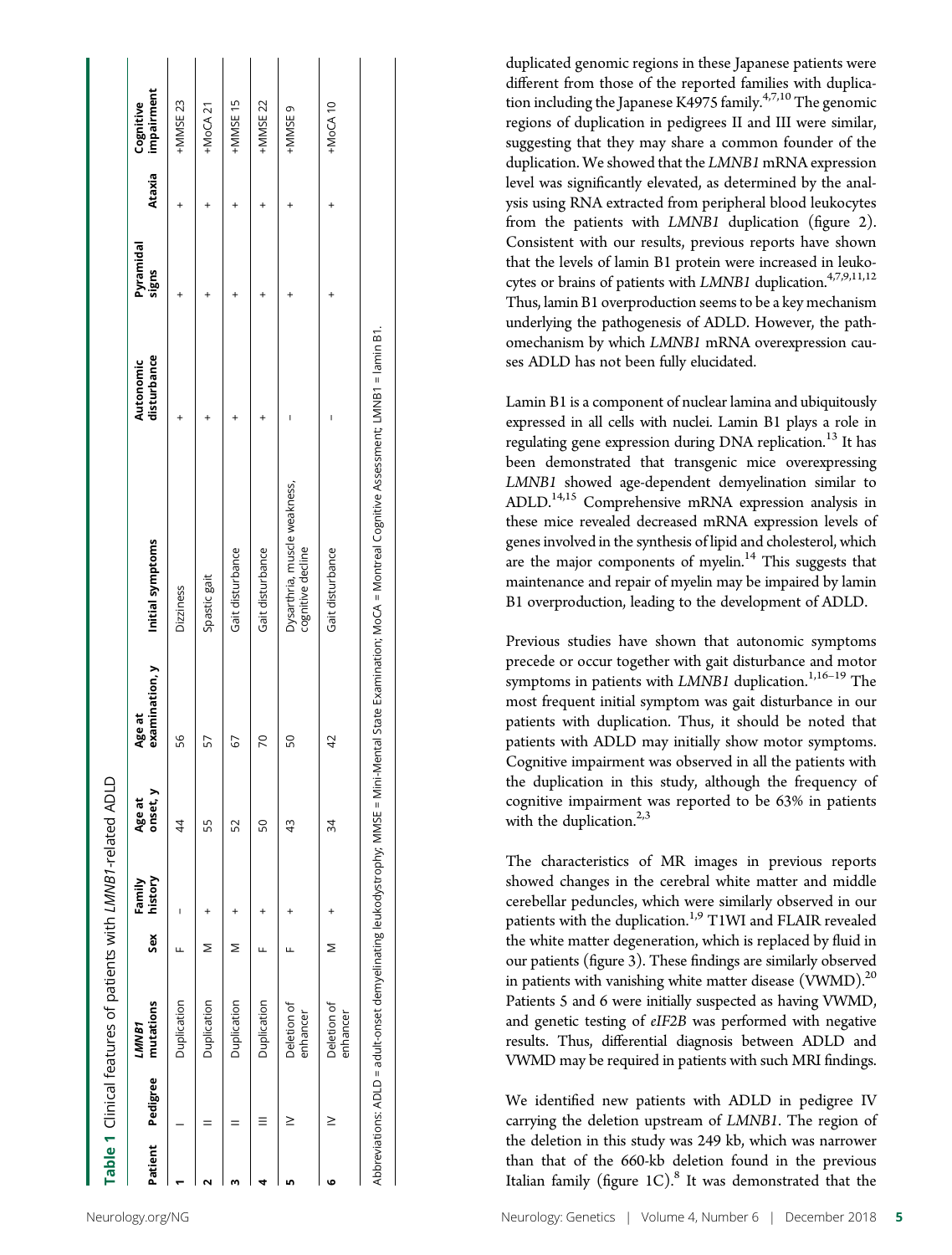

(A) Findings of MRI with T1WI (left panel), FLAIR (middle panel), and DWI (right panel) of patient 1 with LMNB1 duplication at the age of 56 years. Arrows point to the MCP lesion. (B) Findings of MRI with T1WI (left panel), FLAIR (middle panel), and DWI (right panel) of patient 5 with the upstream deletion of *LMNB1* at the<br>age of 50 years. ADLD = adult-onset demyelinating leukodystr middle cerebellar peduncle; LMNB1 = lamin B1.

LMNB1 mRNA expression level was increased in brains of patients with the deletion.<sup>8</sup> The deletion in the Italian pedigree contains a putative enhancer region (Enh-A) regulating LMNB1 expression and the insulator between PHAX and ALDH7A1 (figure 1C). They speculated that another upstream enhancer (Enh-B) may alternatively work and enhance LMNB1 expression if the Enh-A and the insulator are deleted. Findings in our patients with the deletion supported this notion because the 188-kb deleted region shared by our patients and the previously reported patients commonly included the insulator and Enh-A. However, the mRNA expression level of LMNB1 derived from peripheral leukocytes did not increase in our patient with the deletion. The reason why the mRNA expression level was not apparently altered in our patient may be explained by the difference in tissues used for mRNA examination. The alternative enhancer (Enh-B) was reported to work in a forebrain-specific manner $^8$ ; thus, its deletion may not cause the overexpression of LMNB1 in peripheral blood in patients. The mRNA expression level of LMNB1 may be altered in brain tissues, especially in oligodendrocytes. It would be important to analyze the LMNB1 mRNA expression level in brains of patients with the deletion when the autopsied brain samples become available.

In previous reports, the patients with the deletion were clinically characterized by later age at onset (age at onset:

 $47.2 \pm 6.4$  years) and the absence of autonomic symptoms at onset and cerebellar ataxia, as compared with the patients with duplication.<sup>21,22</sup> Similarly, our patients with the deletion also lacked autonomic symptoms. In contrast to a previous report,<sup>22</sup> our patients with the deletion showed relatively severe cognitive decline and the presence of cerebellar ataxia (table e-1, [links.lww.com/NXG/A126](http://links.lww.com/NXG/A126)). Cerebellar lesions were also noticeable on MR images of our patients (figure 3B). The presence of cerebellar symptoms and the cerebellar lesions revealed by MRI may be characteristic in our patients with the deletion because the Italian family lacked cerebellar symptoms and rarely exhibited cerebellar lesions on MRI.<sup>22</sup> A novel MR finding of this study is that the cerebral white matter lesions extended to the anterior temporal region in patients with the deletion. The temporal white matter lesions were also observed in other white matter diseases including cerebral autosomal dominant arteriopathy with subcortical infarcts and leukoencephalopathy and cerebral autosomal recessive arteriopathy with subcortical infarcts and leukoencephalopathy.<sup>23,24</sup> ADLD should be considered as a differential diagnosis for patients exhibiting anterior temporal lobe white matter lesions on MRI.

In this study, we identified 6 patients with ADLD of 93 patients with adult-onset leukoencephalopathy of unknown etiology. There were differences in clinical and MRI features